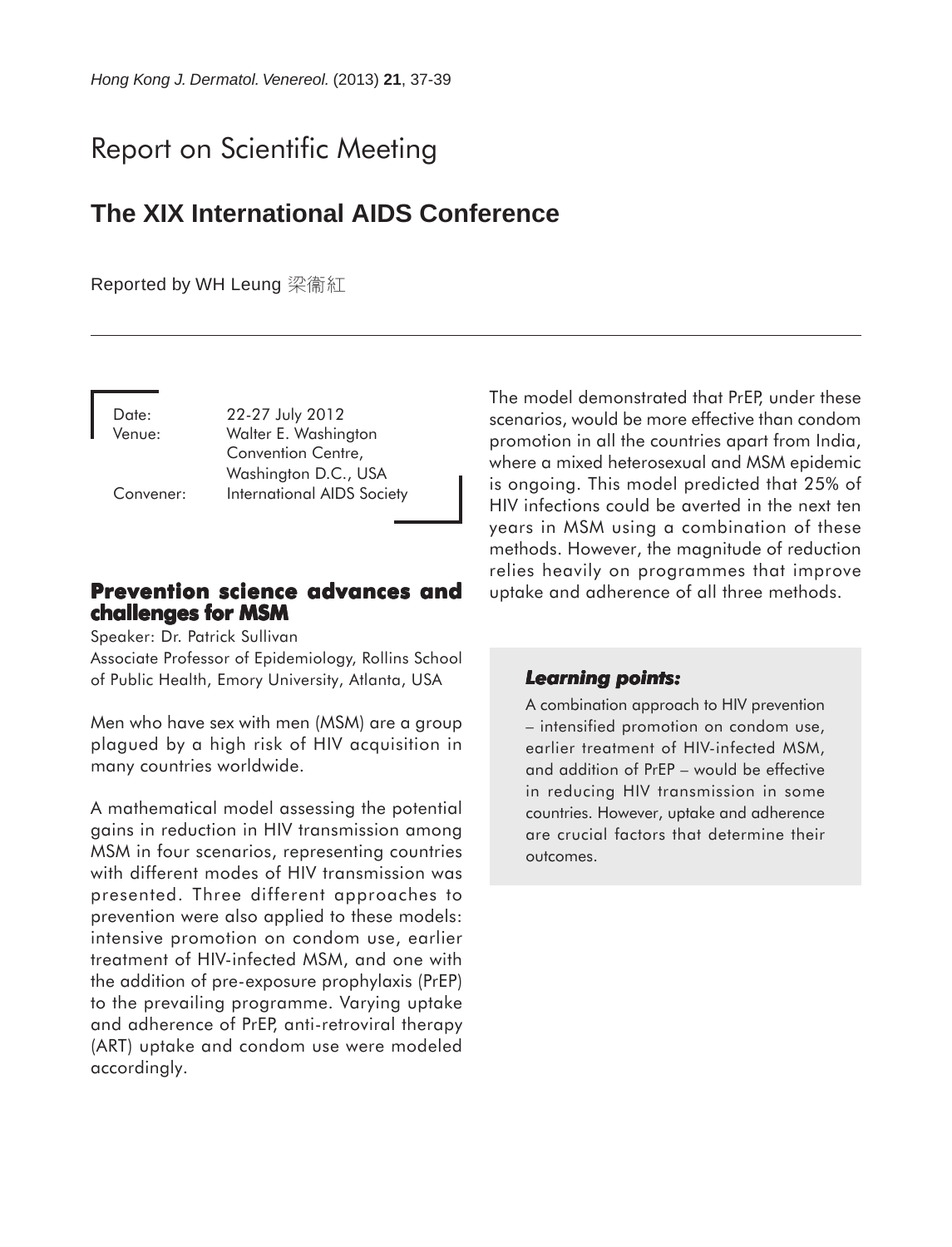# **Use of a rapid HIV home test to screen potential sexual partners prevents HIV exposure in a high risk sample of MSM**

Speaker: Prof. Alex Carballo-Diéguez

Professor of Clinical Psychology, HIV Center for Clinical and Behavioral Studies, New York State Psychiatric Institute and Columbia University, New York, USA

The Food and Drug Administration of the USA approved the first rapid HIV test kit in July, 2012 to be available for purchase over-the-counter by persons who desire the privacy of undergoing the test at home.

The findings of a study recruiting a cohort of 27 MSM in New York engaging in high-risk sexual activities were presented. These MSM engaged in non-monogamous sexual activities and reported never or rarely using a condom. The objective of the study was to determine whether MSM would consider testing their sexual partners for HIV before engaging in sex. Each of them received 16 rapid test kits to be offered to their sexual partners for use at their discretion.

Among the 150 sexual partners over a threemonth period, rapid HIV home tests were performed on 101 partners. Twenty-three partners were invited to test but they refused. Nine partners tested HIV-positive, among which five were aware of their status before the test. Sexual intercourse did not take place among those who tested positive or those who refused. Study subjects also found that the test was easy to use.

Another area studied was whether offering the test to one's sexual partner might trigger partner violence. Aggression was reported in only seven out of 124 occasions when the tests were offered. The findings demonstrated that rapid home test kits were acceptable to high-risk MSM and that risk behaviour modification might result.

Although the test proved promising as a harmreduction strategy in this study, one must take into account a major limitation in its application − the window period before HIV infection could be detected. The rapid home test does not detect infection that was acquired recently, and therefore may give a false sense of security when one of the partners is in fact highly infectious.

#### *Learning points: Learning points:*

Rapid HIV home test recently made available for over-the-counter purchase in the USA might be useful as a screening test before sexual intercourse among highrisk MSM. However, there is a genuine possibility of under-diagnosing early infection and hence, increased risk of transmission.

# **Perceptions and attitudes about PrEP among seronegative partners and the potential of sexual disinhibition associated with the use of PrEP**

Speakers: Dr. Wayne Duffus

Director for HIV and STD Medicine, South Carolina Department of Health and Environmental Control, Bureau of Disease Control, Columbia, USA

Two key studies on PrEP were published in 2010 and 2011 which reported that antiretroviral drugs reduced HIV transmission when prescribed to HIV-negative individuals at high risk of acquiring HIV e.g. partner of a HIVpositive person. The reduced transmission was observed in both heterosexual and MSM serodiscordant couples. The Food and Drug Administration subsequently approved the use of a combination pill composed of tenofovir and emtricitabine (Truvada) as prophylaxis for highrisk HIV-negative individuals. In this session, a study which highlighted the challenges of putting to use this strategy in the public health arena was presented.